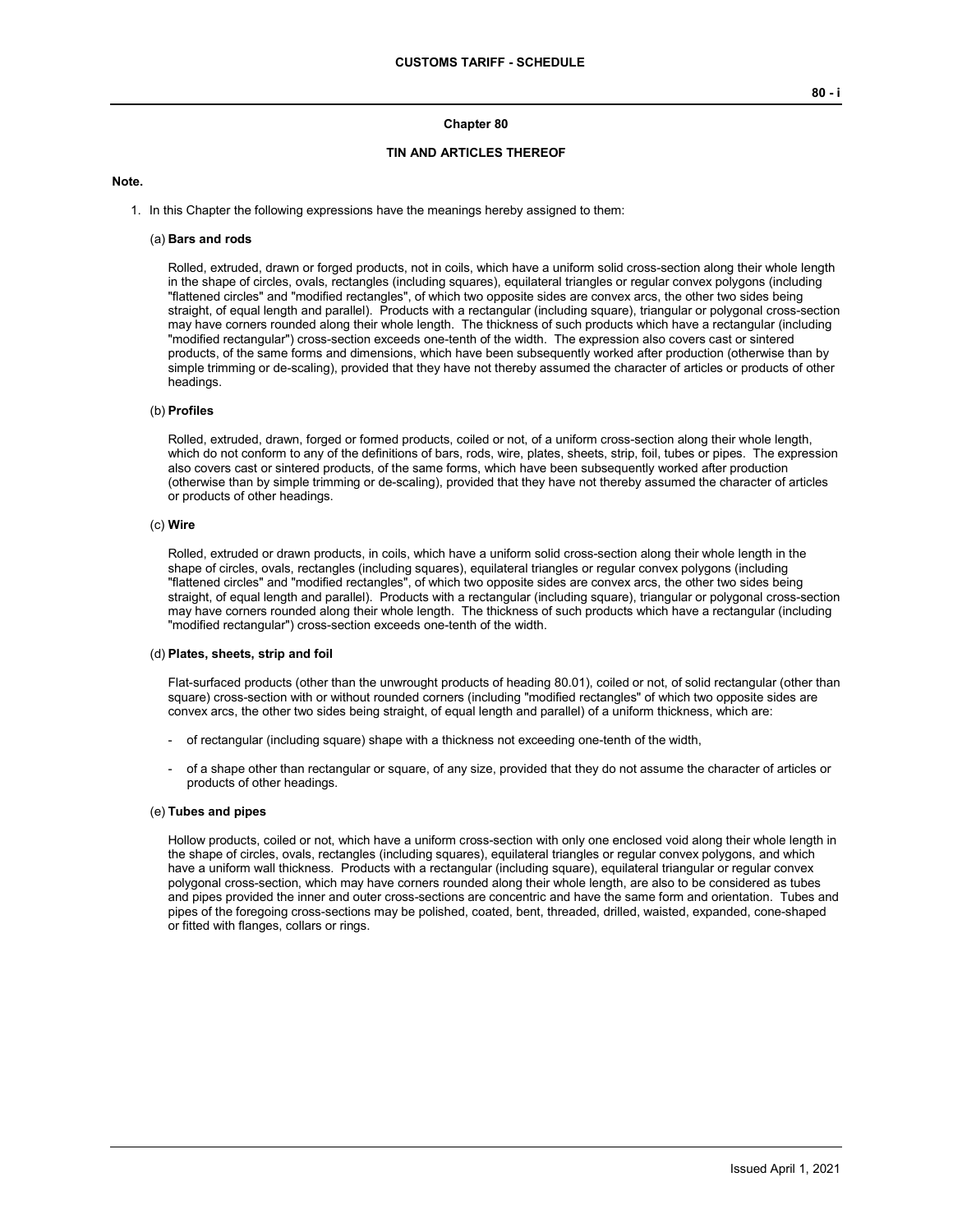# **80 - ii**

## **Subheading Note.**

1. In this Chapter the following expressions have the meanings hereby assigned to them:

## (a) **Tin, not alloyed**

Metal containing by weight at least 99% of tin, provided that the content by weight of any bismuth or copper is less than the limit specified in the following table:

| Element                              | Limiting content % by weight |  |  |
|--------------------------------------|------------------------------|--|--|
| <b>Bismuth</b><br>Bi<br>Copper<br>Cu | 0.1<br>0.4                   |  |  |

# (b) **Tin alloys**

Metallic substances in which tin predominates by weight over each of the other elements, provided that:

(i) the total content by weight of such other elements exceeds 1%; or

(ii) the content by weight of either bismuth or copper is equal to or greater than the limit specified in the foregoing table.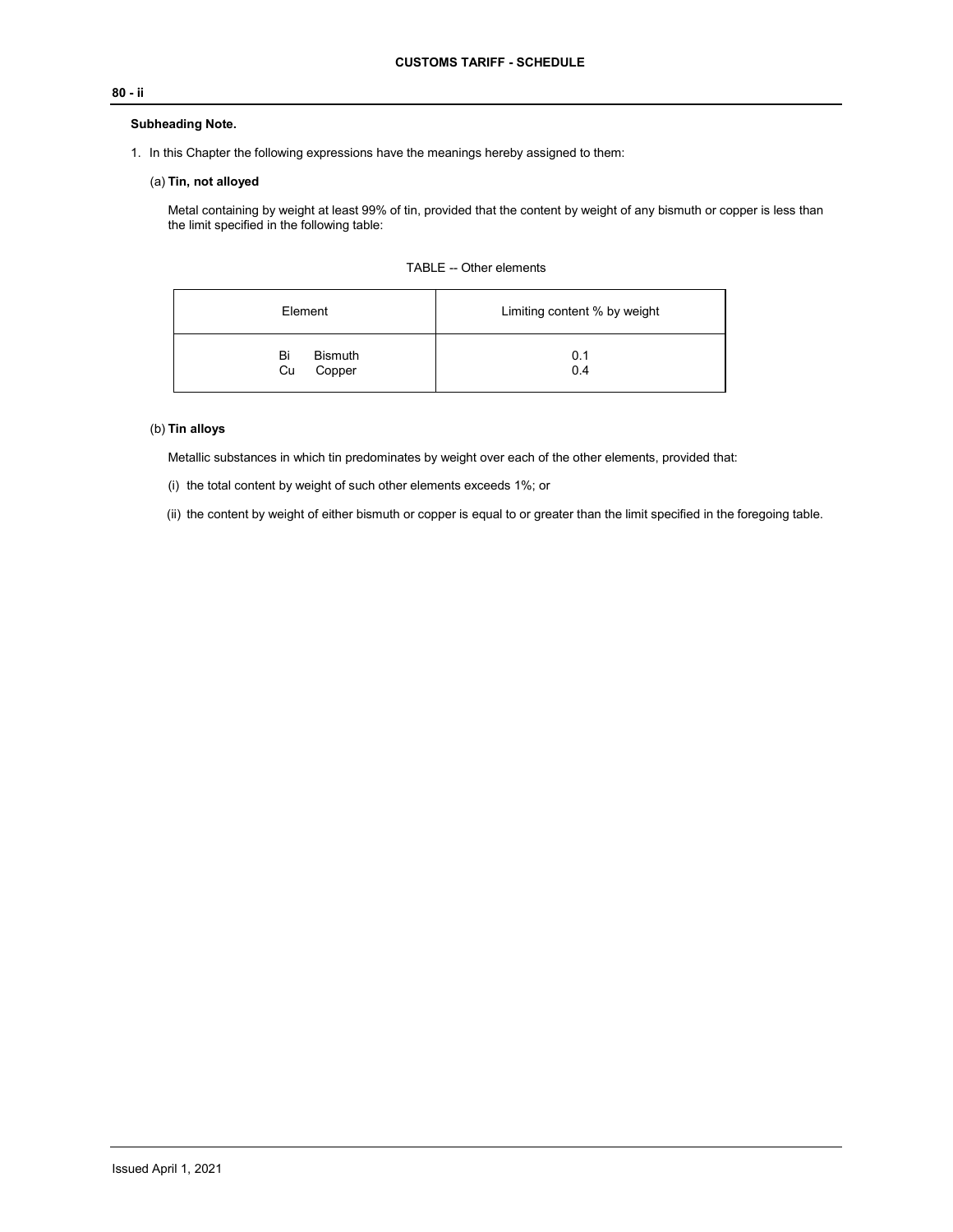# **CUSTOMS TARIFF - SCHEDULE**

| <b>Tariff</b><br><b>SS</b><br>Item | <b>Description of Goods</b>                                                                                                                                                   | Unit of<br>Meas. | <b>MFN</b><br><b>Tariff</b> | <b>Applicable</b><br><b>Preferential Tariffs</b>                                                                               |
|------------------------------------|-------------------------------------------------------------------------------------------------------------------------------------------------------------------------------|------------------|-----------------------------|--------------------------------------------------------------------------------------------------------------------------------|
| 80.01                              | Unwrought tin.                                                                                                                                                                |                  |                             |                                                                                                                                |
|                                    | 8001.10.00 00 - Tin, not alloyed                                                                                                                                              | <b>KGM</b>       | Free                        | CCCT, LDCT, GPT,<br>UST, MXT, CIAT, CT,<br>CRT, IT, NT, SLT, PT,<br>COLT, JT, PAT, HNT,<br>KRT, CEUT, UAT,<br>CPTPT, UKT: Free |
| 8001.20.00 00 - Tin alloys         |                                                                                                                                                                               | <b>KGM</b>       | Free                        | CCCT, LDCT, GPT,<br>UST, MXT, CIAT, CT,<br>CRT, IT, NT, SLT, PT,<br>COLT, JT, PAT, HNT,<br>KRT, CEUT, UAT,<br>CPTPT, UKT: Free |
|                                    | 8002.00.00 00 Tin waste and scrap.                                                                                                                                            | <b>KGM</b>       | Free                        | CCCT, LDCT, GPT,<br>UST, MXT, CIAT, CT,<br>CRT, IT, NT, SLT, PT,<br>COLT, JT, PAT, HNT,<br>KRT, CEUT, UAT,<br>CPTPT, UKT: Free |
|                                    | 8003.00.00 00 Tin bars, rods, profiles and wire.                                                                                                                              | <b>KGM</b>       | Free                        | CCCT, LDCT, GPT,<br>UST, MXT, CIAT, CT,<br>CRT, IT, NT, SLT, PT,<br>COLT, JT, PAT, HNT,<br>KRT, CEUT, UAT,<br>CPTPT, UKT: Free |
| 8007.00                            | Other articles of tin.                                                                                                                                                        |                  |                             |                                                                                                                                |
| 8007.00.10 00 - - - Foil           |                                                                                                                                                                               | <b>KGM</b>       | Free                        | CCCT, LDCT, GPT,<br>UST, MXT, CIAT, CT,<br>CRT, IT, NT, SLT, PT,<br>COLT, JT, PAT, HNT,<br>KRT, CEUT, UAT,<br>CPTPT, UKT: Free |
|                                    | 8007.00.20 00 - - - Tin plates, sheets and strip, of a thickness exceeding 0.2 mm;<br>Tin tubes, pipes and tube or pipe fittings (for example, couplings, elbows,<br>sleeves) | KGM              | Free                        | CCCT, LDCT, GPT,<br>UST, MXT, CIAT, CT,<br>CRT, IT, NT, SLT, PT,<br>COLT, JT, PAT, HNT,<br>KRT, CEUT, UAT,<br>CPTPT, UKT: Free |
|                                    | 8007.00.30 00 - - - Powders and flakes                                                                                                                                        | KGM              | Free                        | CCCT, LDCT, GPT,<br>UST, MXT, CIAT, CT,<br>CRT, IT, NT, SLT, PT,<br>COLT, JT, PAT, HNT,<br>KRT, CEUT, UAT,<br>CPTPT, UKT: Free |